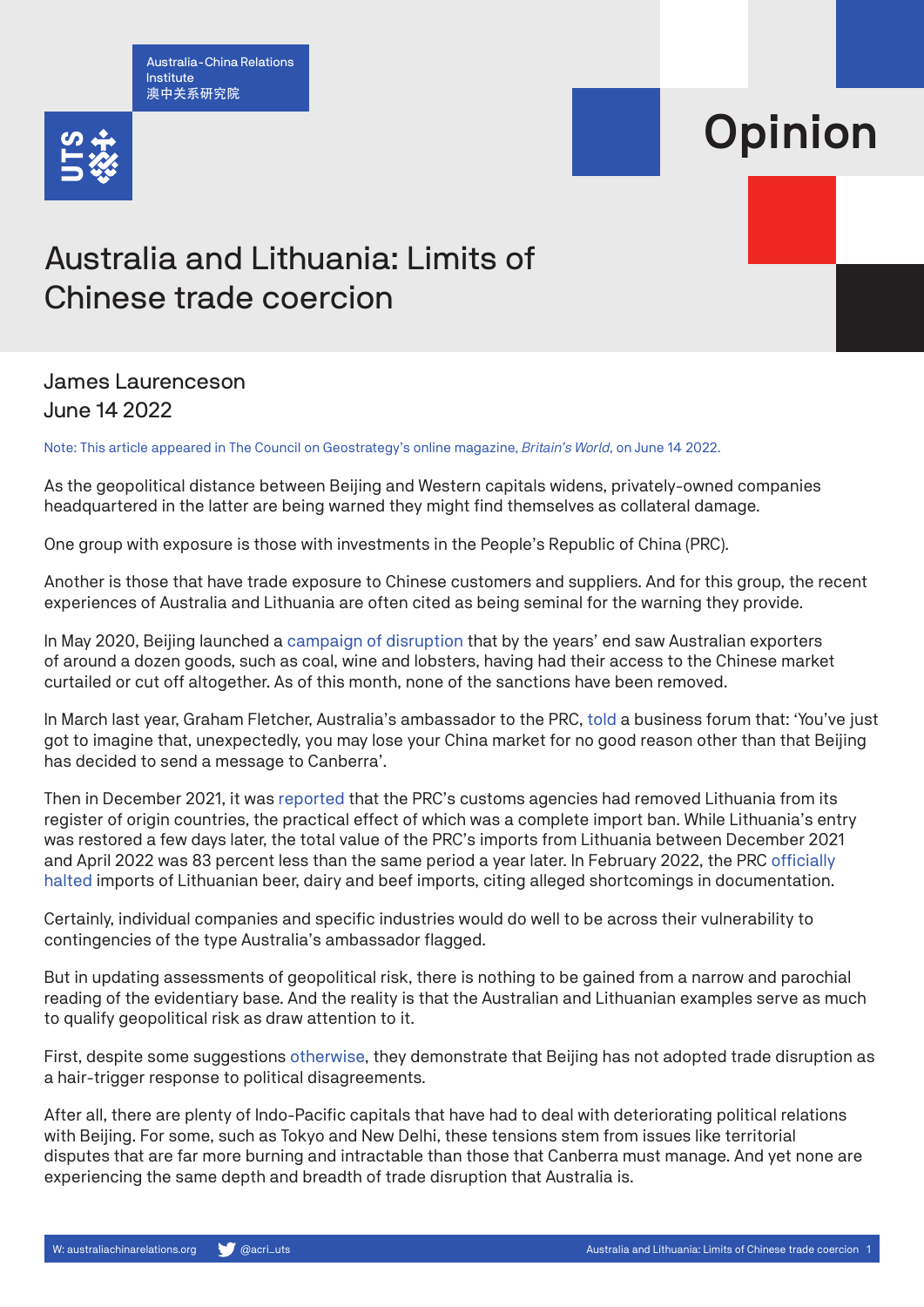To be clear, the PRC does have a long track-record of engaging in trade disruption to send a political message. The past experience of the Philippines with bananas, Korea with tourism, and so on, are all part of a wellknown rap sheet. But in each of these cases, the disruption was highly targeted, and often short-lived.

And indeed, Australia's [own experience](https://regionalsecurity.org.au/security_challenge/1992/) was that despite the political relationship turning sour in 2017, these tensions did not spill over into the trade realm until more than three years later.

Overseas observers of the Australian experience would do well to apply considerable scepticism to the convenient Canberra line that Beijing began disrupting trade simply because the government had the temerity in April 2020 to call for an independent, international inquiry into the Covid-19 pandemic.

The fact is that the recently-dumped Australian government led by Scott Morrison, the former Prime Minister, was an outlier in the region for its provocative handling of relations with the PRC.

In just one example, in the month prior to trade being disrupted, Morrison [advocated](https://parlinfo.aph.gov.au/parlInfo/search/display/display.w3p;query=Id%3A%22media%2Fpressrel%2F7306413%22) for foreign health officials to be given powers akin to 'weapons inspectors' that would allow them to forcibly enter a country and conduct investigations.

This coincided with other statements by Morrison and some of his senior ministers that conveyed to Beijing the strong [impression](https://kluwerlawonline.com/journalarticle/Journal+of+World+Trade/56.5/TRAD2022003) his government was coordinating with the Trump administration in Washington to launch a political attack over the pandemic.

Reflecting on the 'weapons inspector' calls in early 2021, Martin Parkinson, the former Secretary of Morrison's own department, Prime Minister and Cabinet, [remarked](https://www.smh.com.au/politics/federal/australia-doesn-t-have-to-choose-china-over-the-us-martin-parkinson-20210210-p571bx.html): 'What whizz kid who dreamed up those talking points, what did they think they were going to achieve with that?'.

Penny Wong, the opposition Labor party's foreign affairs spokesperson at the time – now Foreign Minister – said Morrison's [handling](https://www.smh.com.au/politics/federal/morrison-calls-for-ban-on-wildlife-markets-and-weapons-inspector-powers-for-who-20200422-p54m9f.html) of the matter had meant Australia had 'isolated itself'.

For some pundits however, the Lithuanian experience hot on the heels of Australia's served as confirmation that Beijing had acquired a newfound penchant for disrupting trade.

Yet the trigger in this case was an unprecedented decision by Vilnius to allow Taiwanese authorities to open a representative office using the name 'Taiwan' rather than 'Taipei'. The Taiwan naming issue is one which Beijing has been pedantic about for more than 70 years. And since establishing formal diplomatic ties with the PRC, no other country, including the United Kingdom (UK), the United States (US) and Australia, have agreed to adopt a similar naming convention.

An argument can be made that third countries ought to be able to deal with Taiwan however they wish. But those making this argument should at least be up-front and acknowledge that, with the sole exception of Lithuania, every other country that recognises Beijing has accommodated its sensitivities to date.

In assessing Beijing's penchant for trade disruption, it is also analytically appropriate to compare its behaviour with the world's other economic and strategic superpower, the US.

One Australian commentator [claimed](https://openresearch-repository.anu.edu.au/bitstream/1885/227708/1/policy-options-paper-2-chinas-economic-leverage.pdf) that Beijing had a particular inclination for engaging in economic coercion because 'as an authoritarian state… China… tends to link its commercial and political demands on other countries'.

Yet the Washington-based Center for New American Security has [assessed](https://www.cnas.org/publications/reports/economic-dominance-financial-technology-and-the-future-of-u-s-economic-coercion) the fact that 'Coercive economic measures have been a longstanding tool of American foreign policy'. The authors then emphasised that more recently they had become 'a central tool'.

And since 2018 the PRC has emerged as a major target. This is, of course, not to argue that US actions against the PRC justify the PRC's actions against Australia and Lithuania. Rather, US behaviour sets a norm for other major powers, and many smaller and middle-powers looking on will see little out of the ordinary in the PRC exerting political pressure via trade.